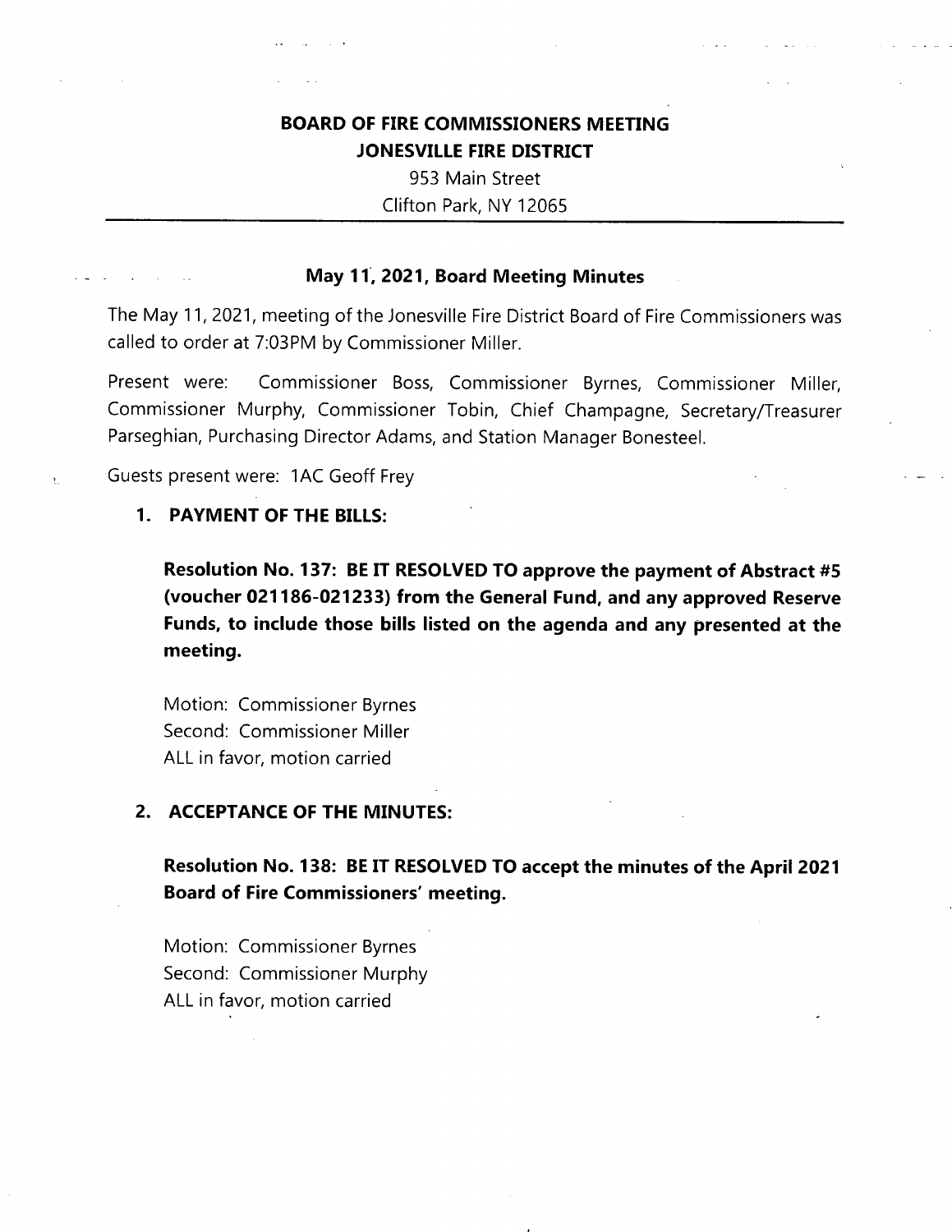#### **3. PRESENTATION OF NEW MEMEBERS:**

## **Resolution No. 139: BE IT RESOLVED TO approve the new members as follows: Gregory Mihaich and Quintin Ritter.**

Motion: Commissioner Miller Second: Commissioner Byrnes ALL in favor, motion carried

#### **4. OPEN TO THE PUBLIC:** None

#### **5. PRESENTATION OF THE CHIEF'S REPORT:**

1AC Frey presented the EMS charts system, and requested purchase of the product from ZOLL Data Systems, Inc. Discussion followed on the timeframe to rollout the project by end of October, software contract terms and pricing,

**Resolution No. 140: BE IT RESOLVED TO approve the purchase of a 3-year contract of ASP services from ZOLL Data Systems, Inc., and payment of the invoice upon receipt if required, at a cost not to exceed the discounted price of \$6,000.**

Motion: Commissioner Miller Second: Commissioner Murphy ALL in favor, motion carried

Chief Champagne lead discussions on the following:

- Congratulations to Firefighter of the Month
- Thank you for those who attended/participated in procession along 187.
- ETA out of Station 2 for MVC's for Rexford.
- Change in daily announcements, effective May 15<sup>th</sup>.
- Cost proposal for EMS charts.
- Fire apparatus over the Sitterly Road bridge.
- Firefighter training requests.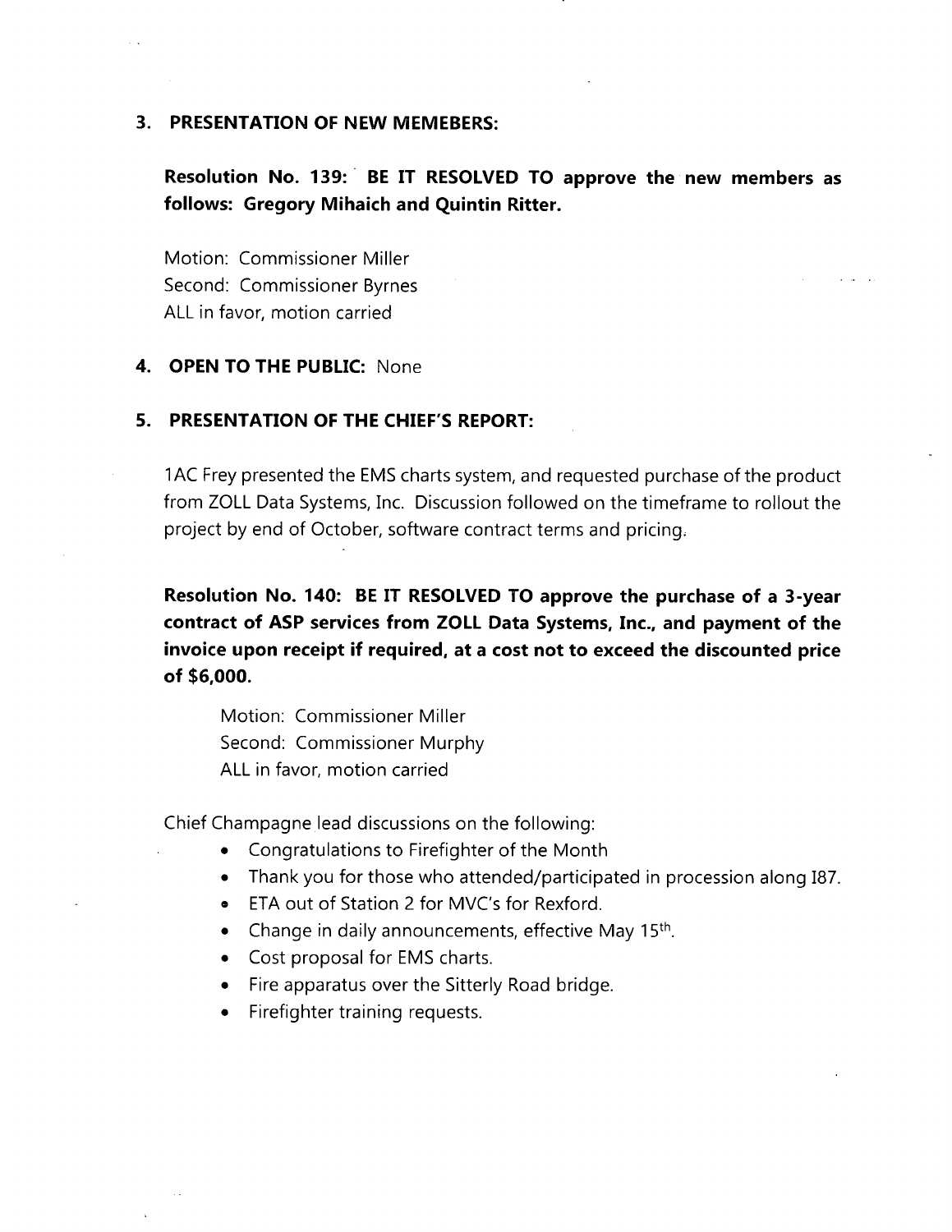**Resolution No. 141: BE IT RESOLVED TO approve the attendance of A. Ritter at the FAST course beginning May 6th in Malta Ridge, and to approve the payment (in advance if necessary) of all fees, registration, travel, and other expenses.**

Motion: Commissioner Byrnes Second: Commissioner Boss ALL in favor, motion carried

**Resolution No. 142: BE IT RESOLVED TO approve the attendance of A. Ritter and N. Buonnano at the NYSAFC Fire Behavior of the Inside course at Malta Ridge on May 25, 2021, and to approve the payment (in advance if necessary) of all fees, registration, travel, and other expenses.**

Motion: Commissioner Byrnes Second: Commissioner Boss ALL in favor, motion carried

**Resolution No. 143: BE IT RESOLVED TO approve the attendance of J. L'Amoureux at the FAST course at Malta Ridge on May 25, 2021, and to approve the payment (in advance if necessary) of all fees, registration, travel, and other expenses.**

Motion: Commissioner Byrnes Second: Commissioner Boss ALL in favor, motion carried

**Resolution No. 144: BE IT RESOLVED TO approve the attendance of T. Johnson at the FFII course on May 27, 2021, at Vischer Ferry, and to approve the payment (in advance if necessary) of all fees, registration, travel, and other expenses.**

Motion: Commissioner Byrnes Second: Commissioner Boss ALL in favor, motion carried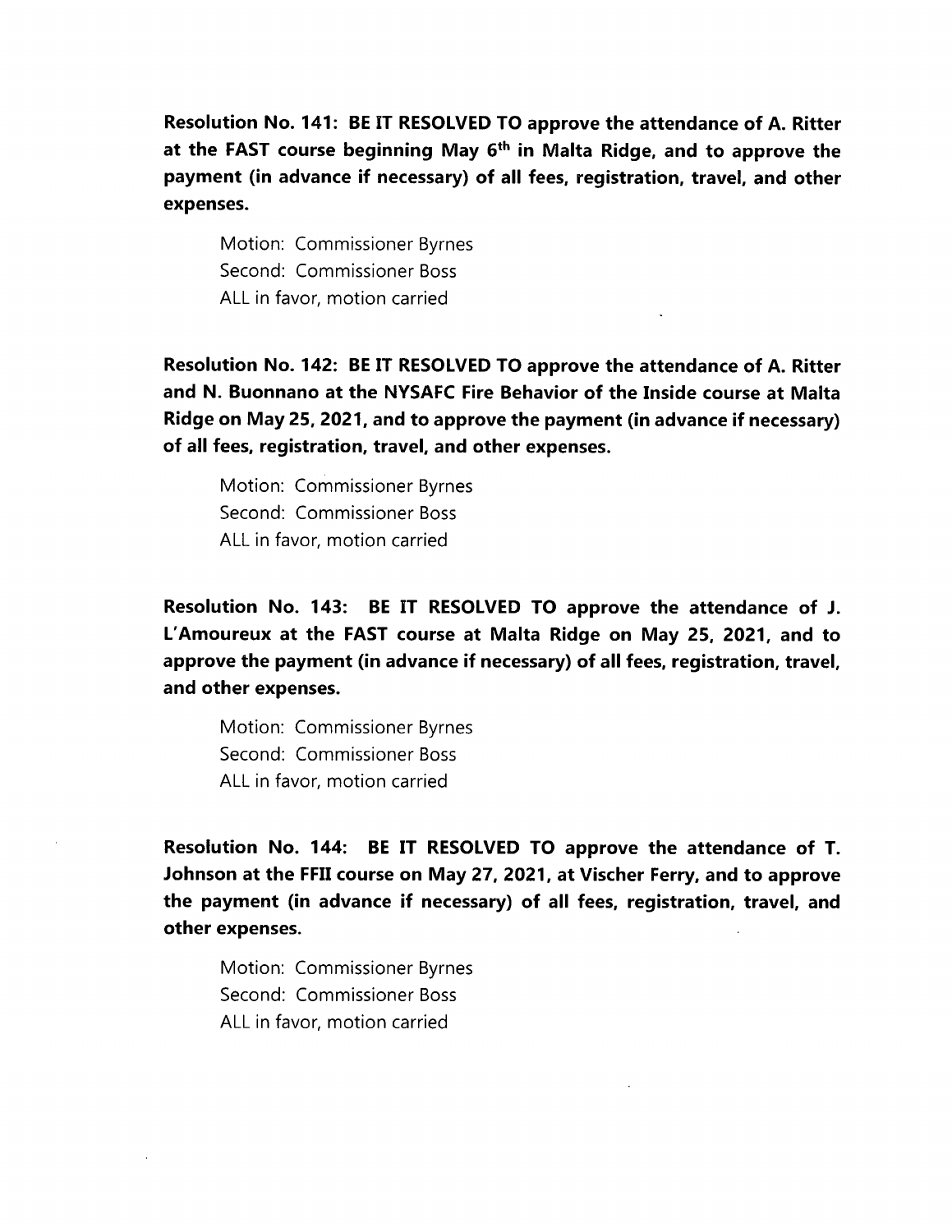**Resolution No. 145: BE IT RESOLVED TO approve the attendance of C. Fox at the NFPA 1403 Live Fire seminar on June 5, 2021, at Clifton Park Fire Department, and to approve the payment (in advance if necessary) of all fees, registration, travel, and other expenses.**

Motion: Commissioner Byrnes Second: Commissioner Boss ALL in favor, motion carried

Discussions continued on:

- Repairs to 362.
- Ladder placed on 373.
- Stickers on Chief's car.
- Troop 4006 looking for <sup>a</sup> location for meetings.

### **Resolution No. 146: BE IT RESOLVED TO leave the decision regarding Troop 4006 using Station #1 for meetings to the discretion of the District Officers.**

Motion: Commissioner Miller Second: Commissioner Boss ALL in favor, motion carried

#### **Resolution No. 147: BE IT RESOLVED TO approve the Chief's Report.**

Motion: Commissioner Miller Second: Commissioner Byrnes ALL in favor, motion carried

### **6. PRESENTATION OF THE DISTRICT STAFF REPORTS:**

#### **Station Manager Report:**

Station Manager Bonesteel noted the following items:

- Morton Building project estimated cost \$9000-\$10000.
- Estimated cost for strut work on 367 is \$1500.
- Rental machine needed for sewer hole repair. Estimated \$1425 per week.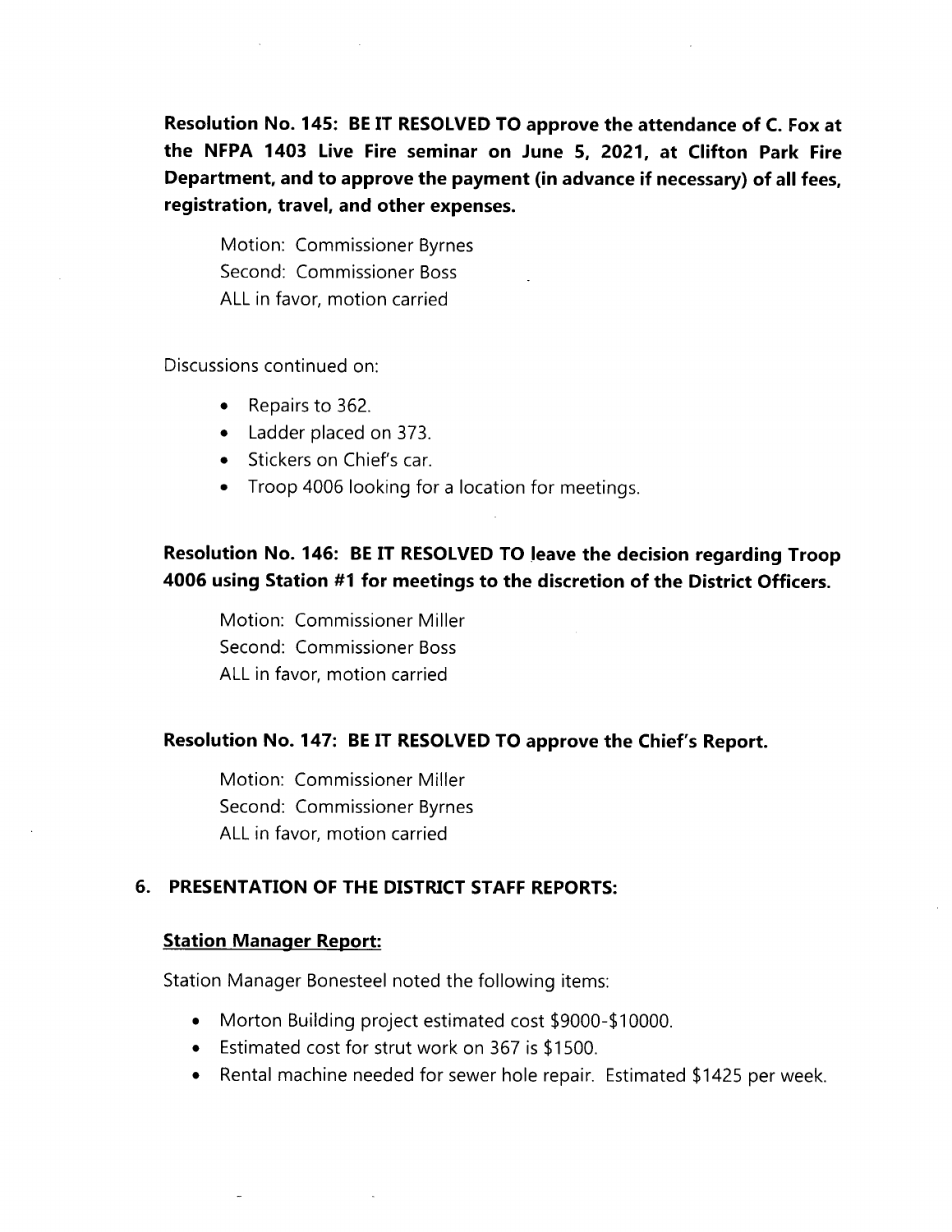**Resolution No. 148: BE IT RESOLVED TO approve up to \$8000 from the Repair Reserve Fund for rocks, soil, equipment, etc, necessary for emergency repairs to the sewage hole and payment of the bills upon receipt.**

Motion: Commissioner Miller Second: Commissioner Byrnes ALL in favor, motion carried

- Roof at Station #1 needs replacement. 4 vendors called, 2 called back <sup>1</sup> of which refused to provide <sup>a</sup> quote.
- Kiernan hired to replace solenoids and requested payment upon receipt of invoice.

**Resolution No. 149: BE IT RESOLVED TO approve payment to Kiernan for the solenoid work, when the bill comes in, at a cost not to exceed \$250.**

Motion: Commissioner Miller Second: Commissioner Boss ALL in favor, motion carried

### **Resolution No. 150: BE IT RESOLVED TO approve repairs/replacement of the leaking roof at Station #1 at a cost not to exceed \$35,000.**

Motion: Commissioner Miller Second: Commissioner Boss ALL in favor, motion carried

**Resolution No. 151: BE IT RESOLVED TO approve a permissive referendum to expend up to \$35,000 from the Repair Reserve Fund for the purpose of purchasing a new roof for Station #1.**

Motion: Commissioner Miller Second: Commissioner Byrnes ALL in favor, motion carried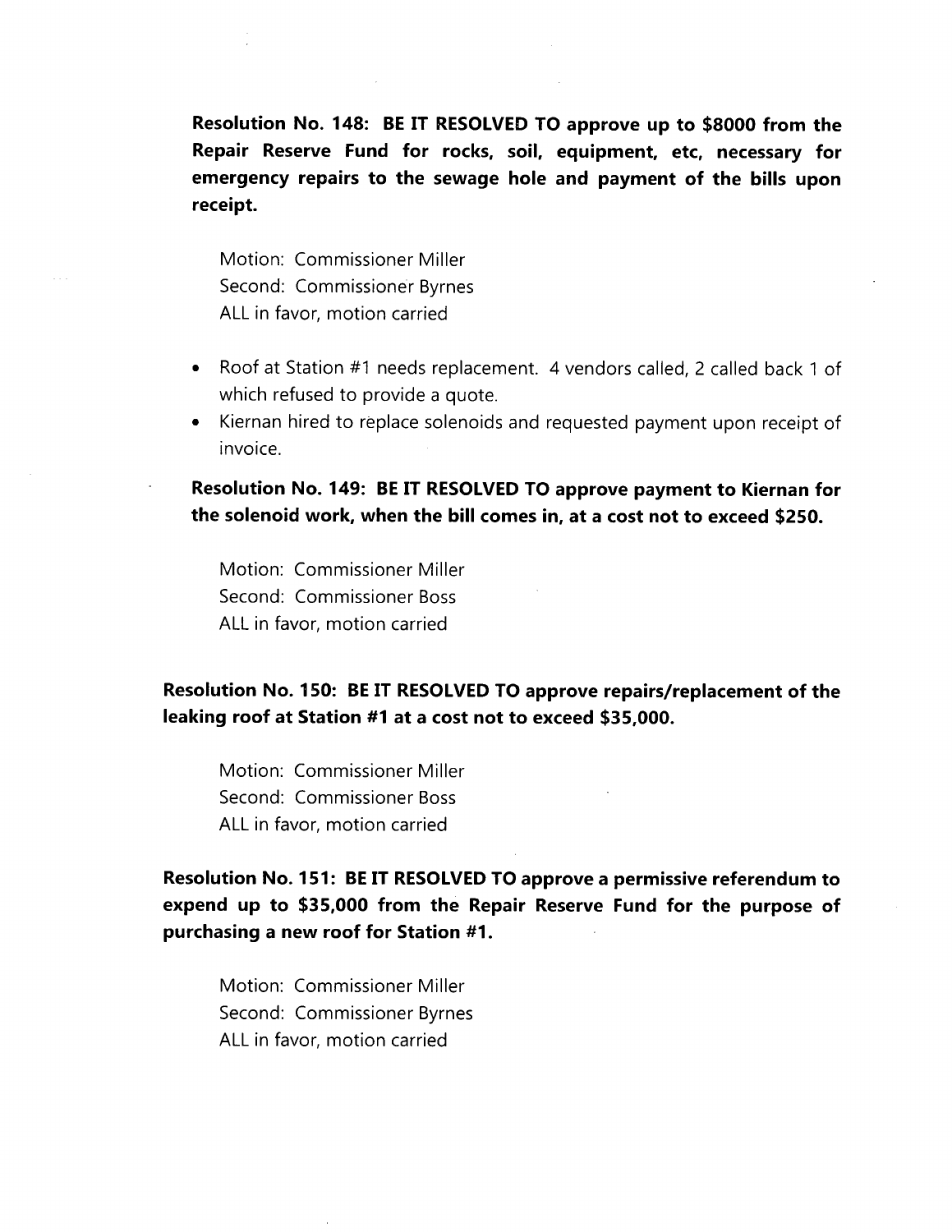### **Purchasing Director's Report**

• Discussion on District medical facility options, and comparison of expenses for medical tests/procedures.

**Resolution No. 152: BE IT RESOLVED TO appoint WellCare as a District medical facility.**

> Motion: Commissioner Miller Second: Commissioner Byrnes ALL in favor, motion carried

# **Resolution No. 153: BE IT RESOLVED TO approve all member and District employee (optional for employees) physicals.**

Motion: Commissioner Miller Second: Commissioner Byrnes ALL in favor, motion carried

Commissioner Tobin enters the meeting at 7:59PM.

### **Treasurer's Report**

• Treasurer commented that the WEX billing cycle is every 22 days. Request to pay bill every 22 days, instead of monthly.

### **Resolution No. 154: BE IT RESOLVED TO approve payment of the WEX apparatus fuel bill, upon receipt of the invoice, every 22 days.**

Motion: Commissioner Tobin Second: Commissioner Murphy ALL in favor, motion carried

- Inquiry on the July 4<sup>th</sup> parade budget. Decision to table until more information is known about the event.
- Target Solutions contract of \$6209.35 does not include discount for using Utica Insurance. BOFC requested insurance agent be called and discussion tabled.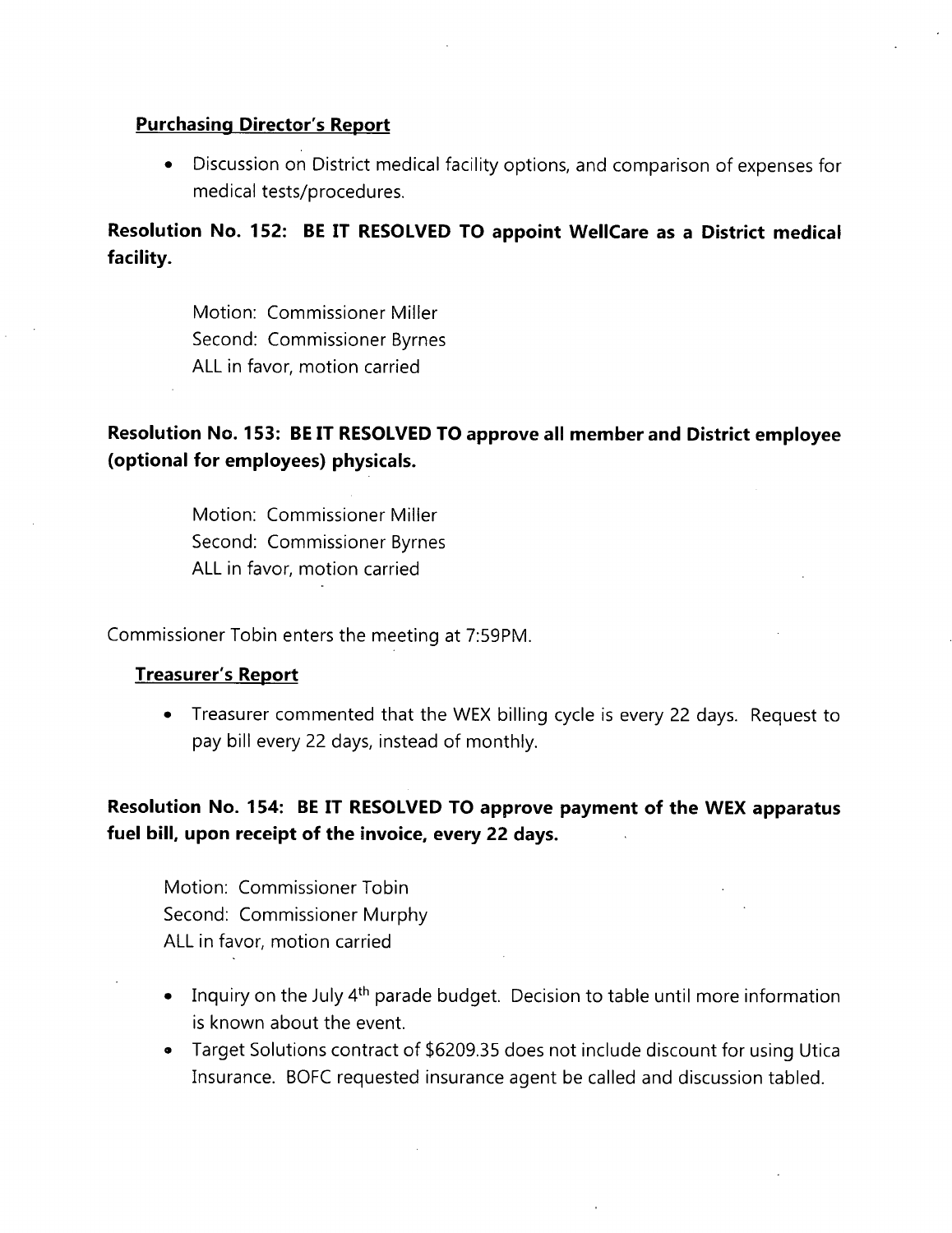® Request to increase dollar amount in Resolution 20.11.10.239 from \$6000 to \$7500.

**Resolution No. 155: BE IT RESOLVED TO amend Resolution 20.11.10.239 to now read "spend up to \$7500 for the purchase of power tools for the apparatus as requested by 2AC."**

Motion: Commissioner Miller Second: Commissioner Tobin ALL in favor, motion carried

• Request to transfer \$40,000 from Maintenance and Operations to Equipment and Capital Outlay, increasing the approved budget amount for Equipment and Capital Outlay to \$290,500 and decreasing the approved budgeted amount for Maintenance and Operations to \$537,500.

**Resolution No. 156: BE IT RESOLVED TO allow the Treasurer to transfer \$40,000 from A-400 Maintenance and Operations to A-200 Equipment and Capital Outlay.**

Motion: Commissioner Miller Second: Commissioner Tobin ALL in favor, motion carried

• Request to increase dollar amount in Resolution 20.10.13.229 from \$1000 to \$4000.

**Resolution No. 157: BE IT RESOLVED TO amend Resolution 20.10.13.229 to now read "payment of up to \$5000 to George Farnum for initial startup for architectural services for a possible training building."**

Motion: Commissioner Miller Second: Commissioner Murphy ALL in favor, motion carried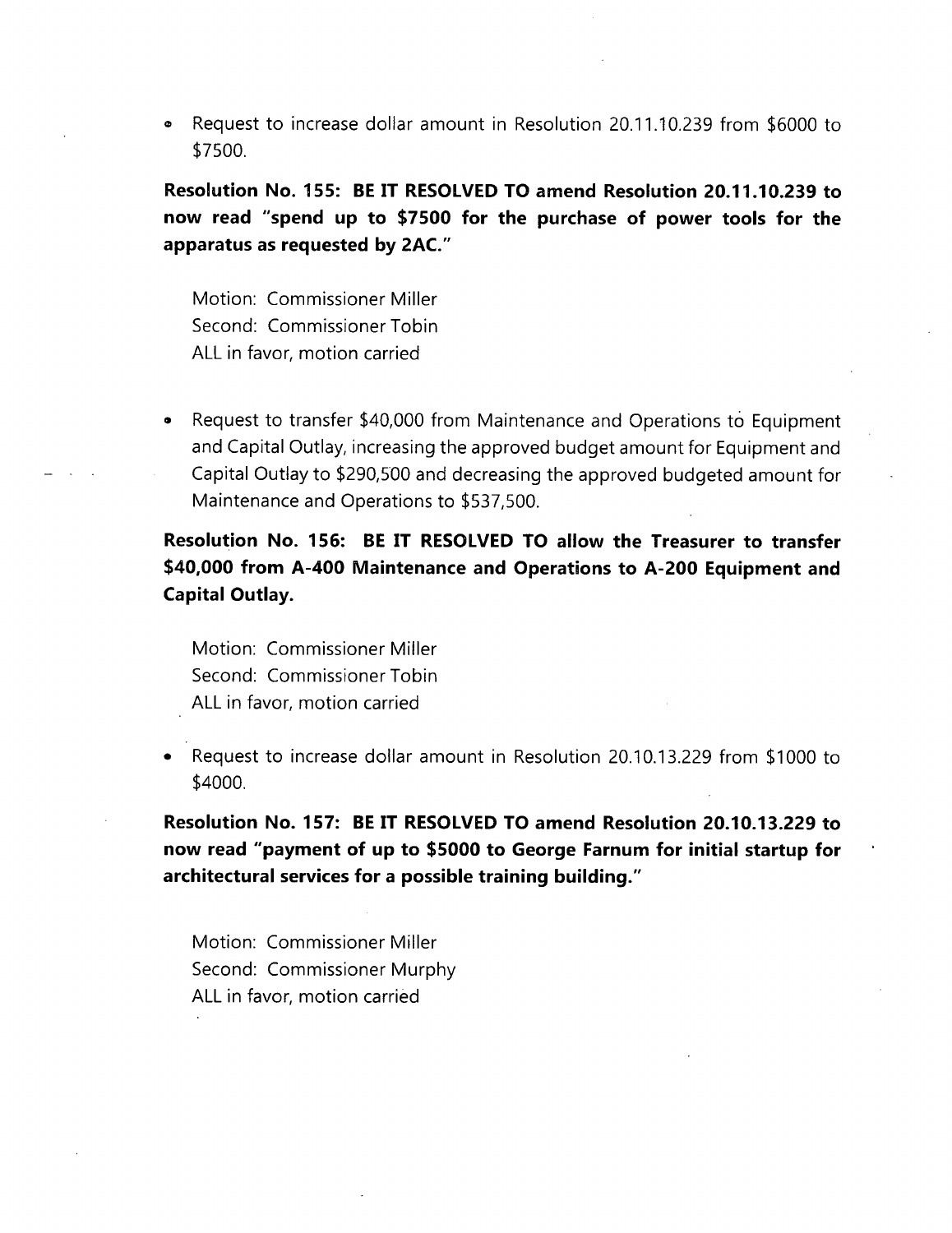# **Resolution No. 158: BE IT RESOLVED TO pay the second installment of \$1500 to George Farnum.**

Motion: Commissioner Murphy Second: Commissioner Tobin ALL in favor, motion carried

### **Resolution No. 159: BE IT RESOLVED TO approve the Staff Reports.**

Motion: Commissioner Miller Second: Commissioner Tobin ALL in favor, motion carried

### **7. PRESENTATION OF THE COMMITTEE REPORTS:**

### **a. Apparatus**

- **a.** Brief update on new engines.
- **b.** Mention that Waterway was sold.
- c. Brief discussion on hose needed/hose testing.

### **b. Building and Grounds**

- **a.** Morton Building needs roof/door painted.
- **b.** Brief discussion on files/photos organization project.
- **c. Capital**
	- **a.** Training facility update. Next step side elevation.

### **d. Equipment**

- **a.** Discussion of uses of driver gear.
- **b.** PsiSafe project update.
- c. Update on network upgrade project. Cabling Station #1 with CAT6 cable to support new IT components. Cost approximately \$17,000. Decision to have the cable needs revisited and new quote.

### **e. Personnel**

- **f. Policies and Procedures**
	- **a.** Mandated, recommended, other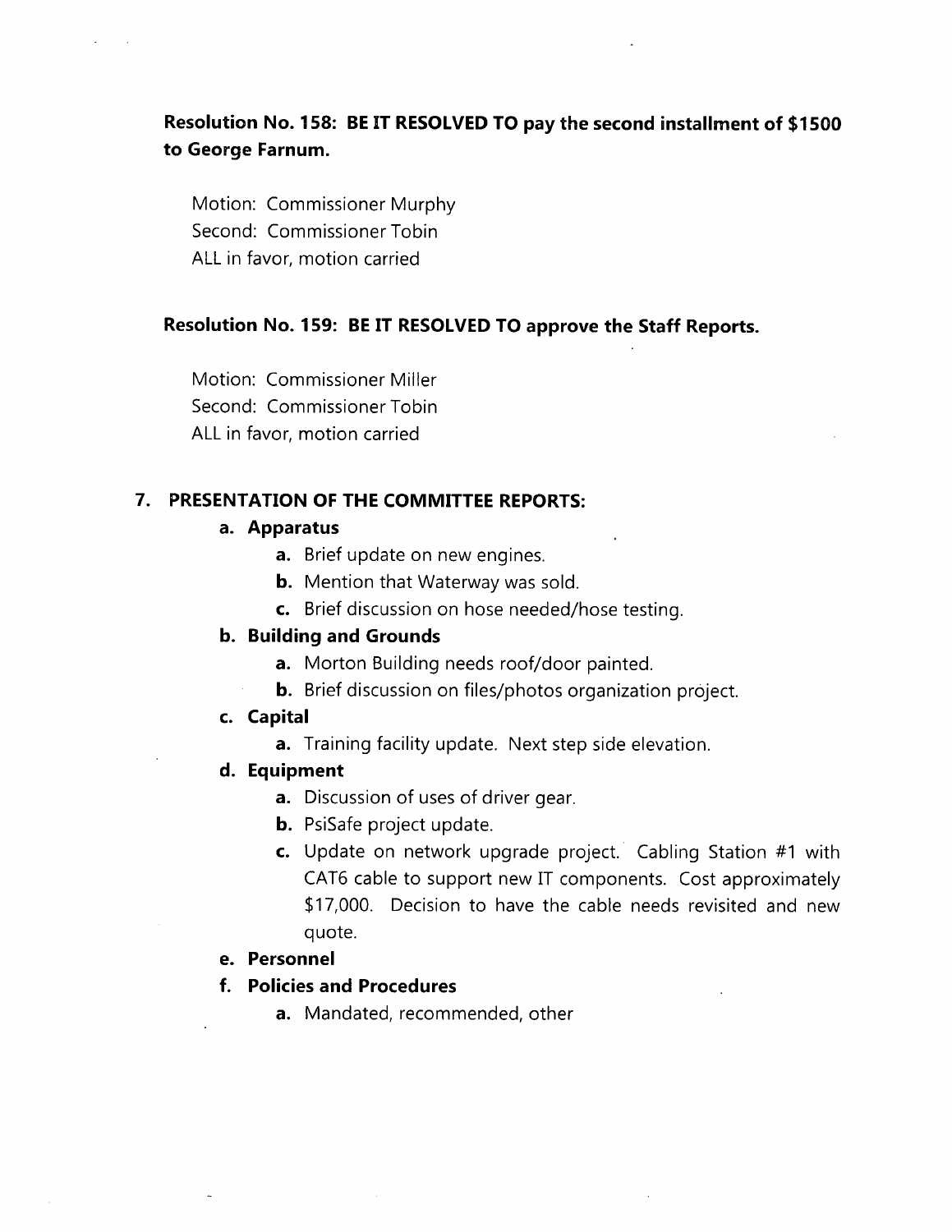**Resolution No. 160: BE IT RESOLVED TO approve the mandated policies, with changes and new employee titles, and the current Drug and Alcohol Policy.**

Motion: Commissioner Tobin Second: Commissioner Boss ALL in favor, motion carried المتواصل المتحدث والمنافي والمنافرة المستحدث

**g. SCABIT** - None

#### **8. EXECUTIVE SESSION:**

**Resolution No. 161: BE IT RESOLVED TO enter Executive Session to discuss matters relating to the employment of a person at 9:04PM.**

Motion: Commissioner Miller Second: Commissioner Tobin ALL in favor, motion carried

**Resolution No. 162: BE IT RESOLVED TO exit Executive Session to discuss matters relating to the employment of a person at 9:04PM.**

Motion: Commissioner Miller Second: Commissioner Tobin ALL in favor, motion carried

### **Resolution No. 163: BE IT RESOLVED TO bring in a temporary employee to help with projects at a rate of \$18 per hour.**

Motion: Commissioner Miller Second: Commissioner Tobin ALL in favor, motion carried

• Commissioner Miller requested District staff to stop the FEMA PA process for the COVID grant.